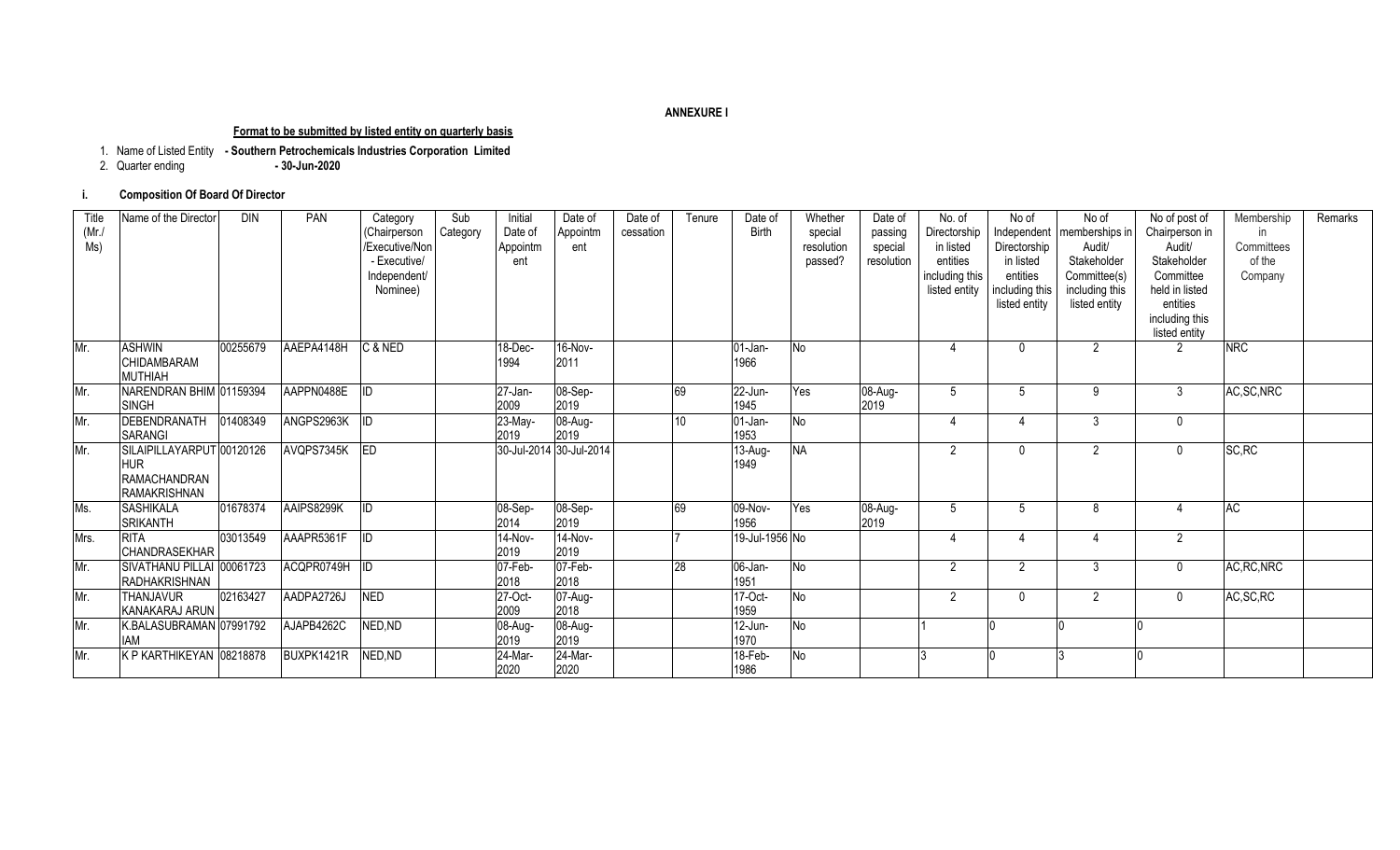| Company<br><sup>,</sup> Remarks                |     |
|------------------------------------------------|-----|
| Whether Regular chairperson appointed          | Yes |
| Whether Chairperson is related to MD or<br>CEO | No  |

# **ii. Composition of Committees**

# **a. Audit Committee**

| а.  | AUUIL VUIIIIIILLEE       |            |                        |                         |                       |
|-----|--------------------------|------------|------------------------|-------------------------|-----------------------|
| Sr. | Name of the Director     | Category   | Chairperson/Membership | <b>Appointment Date</b> | <b>Cessation Date</b> |
| No. |                          |            |                        |                         |                       |
|     | NARENDRAN BHIM SINGH     | ID         | Member                 | 27-Jan-2009             |                       |
|     | SASHIKALA SRIKANTH       | ID         | Chairperson            | 21-Sep-2015             |                       |
|     | SIVATHANU PILLAI         | ID         | Member                 | 01-Apr-2019             |                       |
|     | RADHAKRISHNAN            |            |                        |                         |                       |
|     | THANJAVUR KANAKARAJ ARUN | <b>NED</b> | Member                 | 07-Feb-2018             |                       |
|     |                          |            |                        |                         |                       |

| Company<br>Remarks                 |            |
|------------------------------------|------------|
| Whether Permanent c<br>chairperson | Yes<br>$-$ |
| appointed                          |            |

### **b. Stakeholders Relationship Committee**

| Sr. | Name of the Director             | Category   | Chairperson/Membership | <b>Appointment Date</b> | Cessation Date |
|-----|----------------------------------|------------|------------------------|-------------------------|----------------|
| No. |                                  |            |                        |                         |                |
|     | NARENDRAN BHIM SINGH             | ID         | Chairperson            | 27-Jan-2009             |                |
|     | SILAIPILLAYARPUTHUR RAMACHANDRAN | ED         | Member                 | 18-May-2017             |                |
|     | RAMAKRISHNAN                     |            |                        |                         |                |
|     | THANJAVUR KANAKARAJ ARUN         | <b>NED</b> | Member                 | 01-Apr-2019             |                |
|     |                                  |            |                        |                         |                |
|     | Company Domarko                  |            |                        |                         |                |

| 'omnon'<br>⊀emarks<br>יש                                  |     |
|-----------------------------------------------------------|-----|
| M/h.<br>chairperson<br>Dormonon:<br>.ner<br>יהוות<br>$ -$ | Yes |
| appointed                                                 |     |
|                                                           |     |

## **c. Risk Management Committee**

| <b>Cessation Date</b> |
|-----------------------|
|                       |
|                       |
|                       |
|                       |
|                       |
|                       |

| Company<br><sup>.</sup> Remarks |     |
|---------------------------------|-----|
| Whether Permanent chairperson   | Yes |
| appointed                       |     |

## **d. Nomination and Remuneration Committee**

| Sr. | Name of the Director       | Category | Chairperson/Membership | Appointment Date | Cessation Date |
|-----|----------------------------|----------|------------------------|------------------|----------------|
| No. |                            |          |                        |                  |                |
|     | ASHWIN CHIDAMBARAM MUTHIAH | C & NED  | Member                 | 28-Mav-2014      |                |
|     | NARENDRAN BHIM SINGH       | ID       | Chairperson            | 27-Jan-2004      |                |
|     | SIVATHANU PILLAI           | ID       | Member                 | 01-Apr-2019      |                |
|     | RADHAKRISHNAN              |          |                        |                  |                |
|     |                            |          |                        |                  |                |

| Remarks<br>∵ompany ت                 |                |
|--------------------------------------|----------------|
| Whether<br>her Permanent chairperson | $\cdot$<br>Yes |
| appointed                            |                |

# iii. **Meeting of Board of Directors**

| Date(s) of Meeting (if<br>any) in the previous<br>quarter | Date(s) of Meeting (if<br>any) in the relevant<br>quarter | Whether requirement of<br>Quorum met | <b>Number of Directors</b><br>present | <b>Number of Independent Directors</b><br>present |
|-----------------------------------------------------------|-----------------------------------------------------------|--------------------------------------|---------------------------------------|---------------------------------------------------|
| 12-Feb-2020                                               | 18-Jun-2020                                               | Yes                                  |                                       |                                                   |
| 24-Mar-2020                                               |                                                           | Yes                                  |                                       |                                                   |
|                                                           |                                                           |                                      |                                       |                                                   |

| Remarks<br>Company                   |    |
|--------------------------------------|----|
| Maximum gap between any two          | 85 |
| n number of davs)<br>consecutive (in |    |

## iv. **Meeting of Committees**

| Name of the Committee         | Date(s) of meeting<br>during of the<br>committee in the<br>previous quarter | Date(s) of meeting of<br>the committee in the<br>relevant quarter | Whether<br>requirement of<br>Quorum met<br>(Yes/No) | Number of<br><b>Directors</b><br>present | Number of<br>independent directors<br>present |
|-------------------------------|-----------------------------------------------------------------------------|-------------------------------------------------------------------|-----------------------------------------------------|------------------------------------------|-----------------------------------------------|
| Nomination &                  | 23-Mar-2020                                                                 | 16-Jun-2020                                                       | Yes                                                 |                                          | Ω                                             |
| <b>Remuneration Committee</b> |                                                                             |                                                                   |                                                     |                                          |                                               |
| Risk Management               | 17-Mar-2020                                                                 |                                                                   | Yes                                                 |                                          |                                               |
| Committee                     |                                                                             |                                                                   |                                                     |                                          |                                               |
| Stakeholders Relationship     | 23-Mar-2020                                                                 | 15-Jun-2020                                                       | Yes                                                 |                                          |                                               |
| Committee                     |                                                                             |                                                                   |                                                     |                                          |                                               |
| <b>Audit Committee</b>        | 12-Feb-2020                                                                 |                                                                   | Yes                                                 |                                          |                                               |
| <b>Audit Committee</b>        | 23-Mar-2020                                                                 | 18-Jun-2020                                                       | Yes                                                 |                                          |                                               |